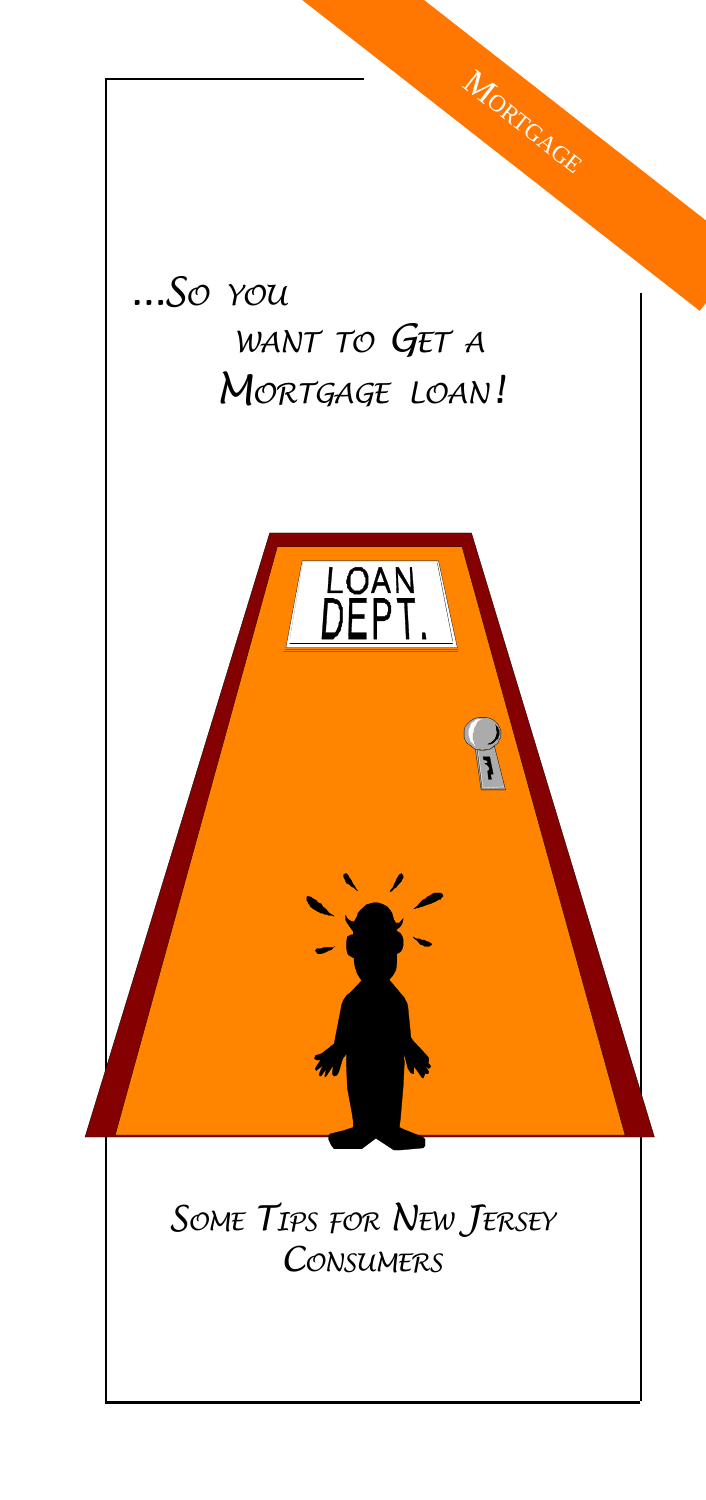# **Know What Your Loan Should Cost Shop Around**

- O The rates for loans vary significantly. It is important that you learn what lenders are offering.
- O Rates advertised in newspapers are usually for "A-Paper" customers (customers with the best credit histories). If you have a very good credit history, you should be looking for a rate close to the advertised rates.
- O If your credit history is not as good, your rate probably will be higher.
- O In any event, you should shop around to determine whether the rate you are being offered is a competitive rate.

### **Know the Effects of Discount Points, the Type of Loan and the Loan Term**

- O Rates can vary based on the number of discount points you pay (the higher the points, generally the lower the rate). Therefore, sometimes paying more points makes sense. Be sure you know how many points you will pay and what the rate reduction will be.
- O Rates can vary based on the type of loan, that is, whether it is fixed rate or variable rate. Usually variable rate loans are lower at the time the loan is made but they may fluctuate during the term of the loan whereas a fixedrate loan does not fluctuate.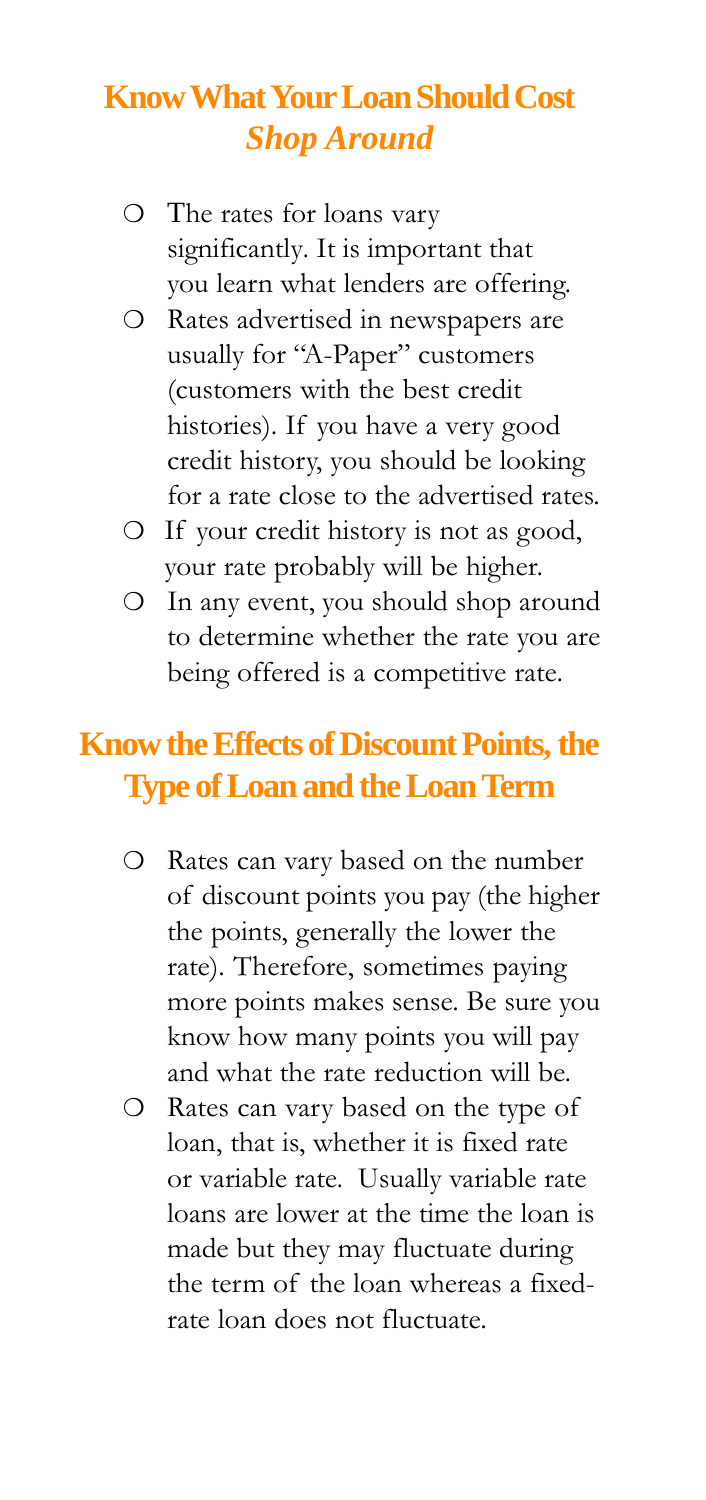O Rates can vary based on the term of the loan, for example, whether the loan is for 10, 15, 20 or 30 years.

## Do Not Rely On Verbal **Representations**

- O Before you pay any up-front fees, you need to know, in writing, the amounts of the fees to be charged, whether they are refundable, and the conditions under which they may be refunded.
- O Get all of the major terms of the loan (interest rate, points, closing costs, monthly payment amount and the term of the loan) in writing as soon as you begin seriously considering a loan product. Verbal representations can easily lead to misunderstandings-or worse.

## **Read Documents Carefully Before Signing Be Cautious**

- O Signing loan documents obligates you to make a substantial commitment of funds over many years.
- O Ask questions if any provisions are not clear to you. Make sure you are satisfied with the explanations.
- O If you are uneasy about any aspect of the transaction, do not proceed until your concern is resolved.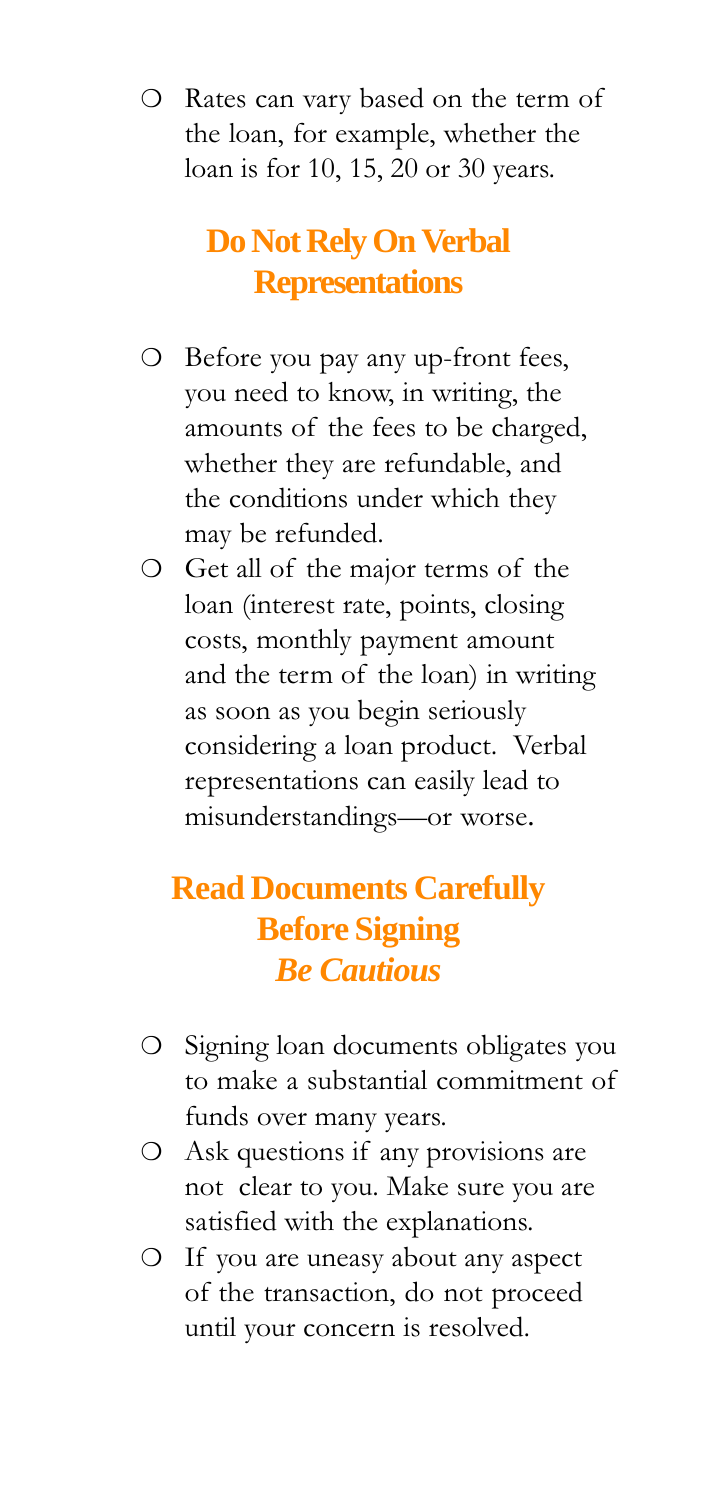- **O** Be attentive to the details.
- O Do not sign documents if it contains blanks that have not been filled in.
- O It is strongly recommended that you have your documents reviewed by your attorney or looked at by another knowledgeable person.
- O Current state and federal laws provide you rights in connection with mortgage transactions. Be very cautious about waiving these rights unless you fully understand what is involved.

### If There Is a Problem...

- O Remember your three-day Right of Recission. The federal Real Estate Settlement Procedures Act provides that borrowers have a right to rescind a real estate contract within three days of closing. If the loan is rescinded, the lender must refund all fees collected.
- O You may wish to file a complaint. Generally, mortgage lenders are required to be chartered or licensed in order to make residential mortgage loans. This places them under direct regulation and supervision by a government agency. For example, the New Jersey Department of Banking and Insurance regulates all licensed mortgage lenders in the State and state-chartered depository institutions. If you wish to file a complaint against an entity regulated by the Department, call (609) 984-2777.